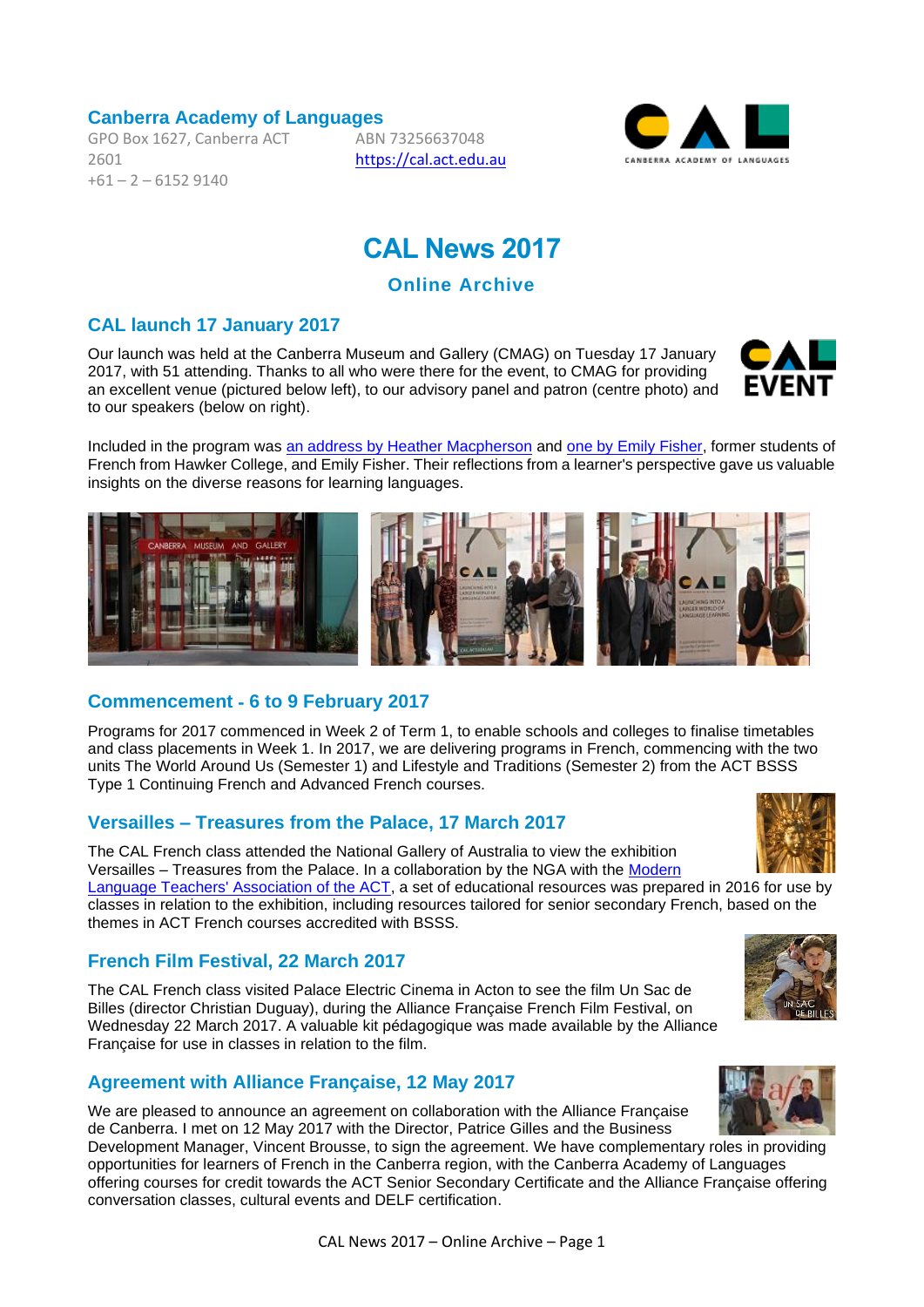# **AFMLTA Conference, 6-8 July 2017**

The 2017 AFMLTA Conference, from 6-8 July 2017 at Bond University, was an opportunity to present the concept and plans of the Canberra Academy of Languages and to meet with colleagues who specialise in delivering programs for language learning throughout Australia.

# **ANGLS Conference, 14-15 August 2017**

We participated in the 2017 ANGLS Conference at Open Access College in Adelaide on Monday-Tuesday, 14-15 August 2017. This gathering of coordinators of specialist languages schools from five of the eight Australian education jurisdictions was a valuable opportunity to exchange experience and insights about languages education in Australia.

## **CAL full registration, 17 August 2017**

At its meeting on 17 August 2017 the ACT Board of Secondary Studies approved full registration of the Canberra Academy of Languages as a Specialist Education Provider for the period to 31 December 2022.

## **French lunch at Café Breizh, 31 August 2017**

The CAL class met with students from southside for a fine Breton-style French lunch and conversation in French at Café Breizh in Ainslie on Thursday 31 August 2017.

# **CAL sign at Convention Centre, 5 September 2017**

Our announcement for our September information evening is now up on the digital display outside the Canberra Convention Centre.

## **Interview with 2XX, 11 September 2017**

At midday on Monday 11 September 2017 at Community radio 2XXfm, Victor Marillanca on his show Multicultural Voices of ACT kindly hosted an interview with Frank Keighley, for a discussion about the Canberra Academy of Languages and our plans for 2018. Select [this link](https://cal.act.edu.au/audio/2XX_Interview_CAL_2017-09-11.mp3) to download an mp3 with extracts from the interview.

## **Facebook page launched, 13 September 2017**

On Wednesday 13 September 2017, we launched the Canberra Academy of Languages Facebook page. A link to our Facebook page from the Contacts section of the home page on our website was added on 21 September. We look forward to participating in this interactive medium in communicating with you about our programs.

#### **Information evening, 14 September 2017**

 $\mathbf{I}$ 

Our information evening was held on Thursday 14 September 2017 from 6 pm at the Canberra Museum and Gallery (CMAG) for prospective 2018 students and their families and schools.

 $C_{\epsilon}$ 

Civic Square Contract & Galle  $\leq$ Civic Library

We thank all those who attended. If you would like information but were unable to attend, please [contact us.](mailto:info@cal.act.edu.au)







 $\circledcirc$ 

a Academy of Langu Magamatan yana bos<br>Liai 2017a di Shawara 2021 -<br>Liai 2017a di Shawara **Secondary Card**  $\frac{1}{2}$